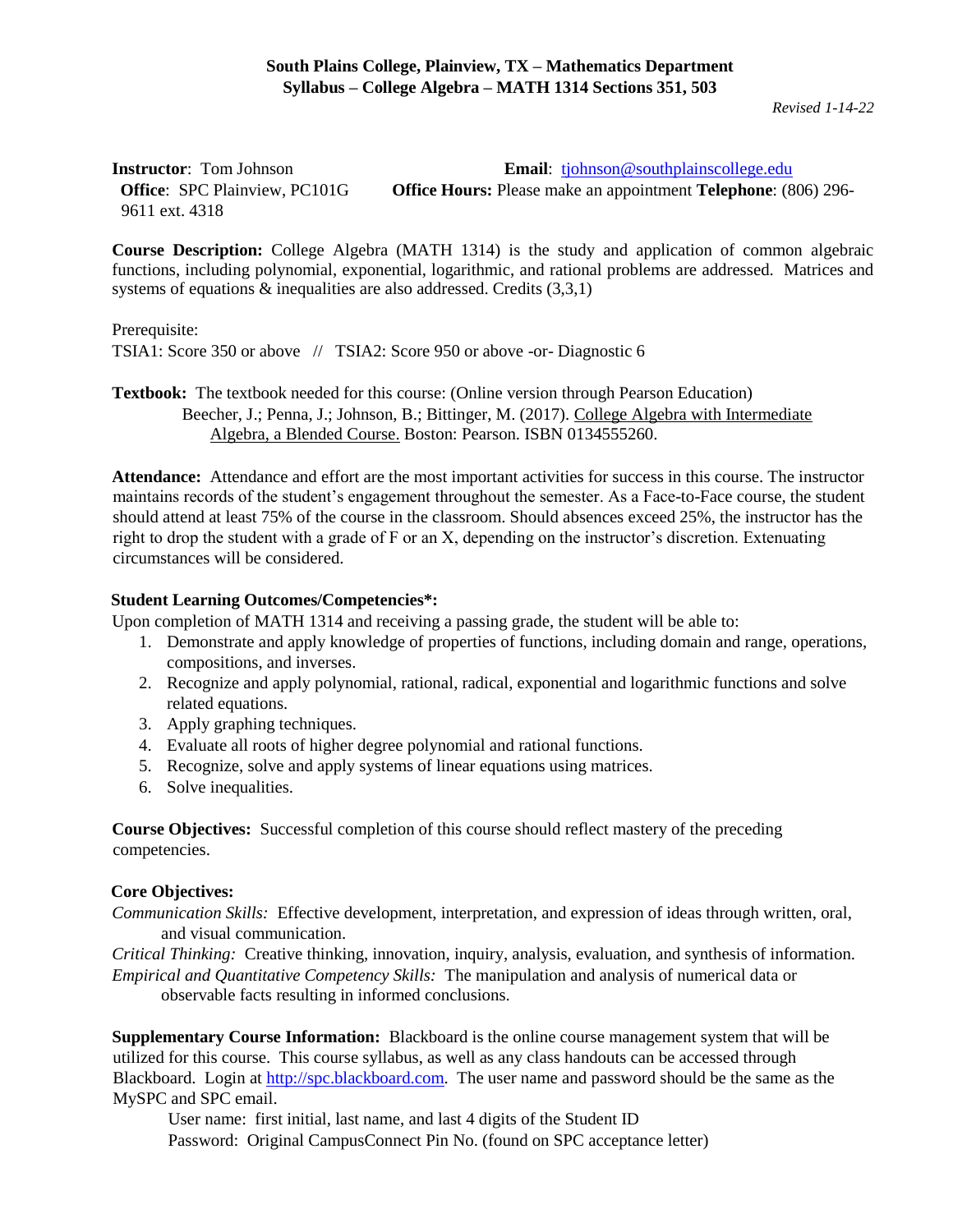# **South Plains College, Plainview, TX – Mathematics Department Syllabus – College Algebra – MATH 1314 Sections 351, 503**

**COVID-19 Syllabus Statement:** It is the policy of South Plains College that as a condition of on-campus enrollment, all students are required to engage in safe behaviors to avoid the spread of COVID-19 in the SPC community. There will be no requirement for face coverings at any location on any South Plains College campus or classroom. Faculty, staff, or students may continue to wear a mask voluntarily, but there will be no requirements for face coverings in any circumstance. If you are experiencing any of the following symptoms please do not attend class and either seek medical attention or get tested for COVID-19:

- Cough, shortness of breath, difficulty breathing
- Fever or chills
- Muscles or body aches
- Vomiting or diarrhea
- New loss of taste and smell
- If you test Positive  $(+)$  for Covid-19
	- o Five days isolation
	- o You may return if:
		- No fever in last 24 hrs.
		- Covid symptoms are inproving. *(Some may persist, ie. Loss of taste)*

Please also notify DeEtte Edens, BSN, RN, Associate Director of Health & Wellness, at dedens@southplainscollege.edu or 806-716-2376.

**Assignments & Grading:** Homework assignments will be made at each class meeting. Please make certain all materials accompany you to each class meeting. Daily work (homework) will count for 40%, unit tests count for 40%, and the Final Exam will count for 20% of the Final Grade. Your final average in the course will determine the letter grade posted on your transcript.

Grade is determined by the following scale: A (90-100%), B (80-89%), C (70-79%), D (60-69%), F (0-59%). Note:

Plagiarism violations include, but are not limited to, the following:

- 1. Turning in a paper that has been purchased, borrowed, or downloaded from another student, an online term paper site, or a mail-order term paper mill;
- 2. Cutting and pasting together information from books, articles, other papers, or online sites without providing proper documentation;
- 3. Using direct quotations (three or more words) from a source without showing them to be direct quotations and citing them; or
- 4. Missing in-text citations.

Cheating violations include, but are not limited to, the following:

- 1. Obtaining an examination by stealing or collusion;
- 2. Discovering the content of an examination before it is given;
- 3. Using an unauthorized source of information (notes, textbook, text messaging, internet, apps) during an examination, quiz, or homework assignment;
- 4. Entering an office or building to obtain an unfair advantage;
- 5. Taking an examination for another;
- 6. Altering grade records;
- 7. Copying another's work during an examination or on a homework assignment;
- 8. Rewriting another student's work in Peer Editing so that the writing is no longer the original student's;
- 9. Taking pictures of a test, test answers, or someone else's paper.